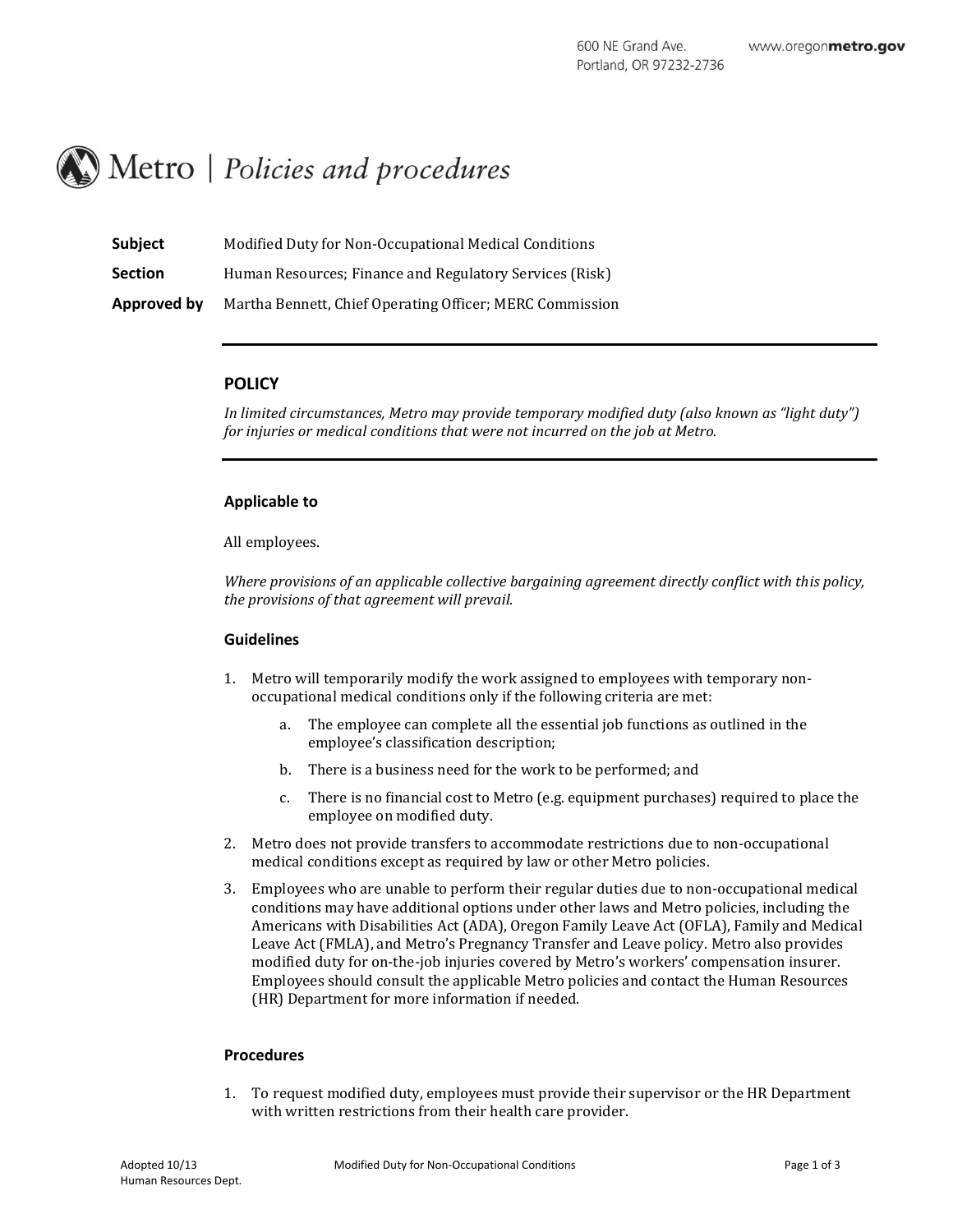- a. Supervisors must forward this information to HR immediately.
- b. If more information is needed to clarify the restrictions or evaluate the suitability of possible transfer options, the HR Department may request that the employee provide additional information before a decision is made on the employee's request.
- 2. Modified duty for non-occupational conditions is typically limited to 30 days or less except as required by law or other Metro policies. In unusual circumstances, the C.O.O. or GM may approve an extension of modified duty beyond the standard 30-day period provided there is no adverse impact to Metro's operations.
- 3. Metro may remove an employee from the modified duty assignment before the end of the 30 day period for any of the following reasons:
	- a. The employee's medical restrictions are lifted or change substantially such that the modified duty assignment is no longer appropriate;
	- b. The employee is unable or unwilling to meet the attendance, performance and conduct expectations for the modified duty assignment; or
	- c. Continuation of the modified duty assignment is not consistent with Metro's business needs.
- 4. If an employee is medically restricted from performing the duties of his or her position but modified duty is not appropriate under the terms of this policy, the employee will not be permitted to work until the employee is no longer subject to medical restrictions.
- 5. An employee on modified duty whose medical restrictions are lifted or changed must give his or her supervisor a copy of the release or revised restrictions before the employee's next scheduled work shift or within three business days, whichever comes first.
- 6. Metro will return an employee to his or her regular duties only upon receipt of a medical release indicating that the employee is able to perform all the duties of that position.
- 7. Employees with non-occupational medical conditions may have additional options for extended modified duty or a leave of absence under the Americans with Disabilities Act (ADA), the Oregon Family Leave Act (OFLA), the Family and Medical Leave Act (FMLA), and/or other Metro policies.
- 8. An employee who is unable to return to his or her former position upon the conclusion of the modified duty assignment due to continued medical restrictions may be subject to termination in accordance with regular attendance policies except as provided by applicable law or other Metro policies.

### **Responsibilities**

### Employees:

- Provide your supervisor with written restrictions from your physician.
- Fulfill the performance and conduct expectations for the modified duty assignment. Consult with your supervisor if guidance is needed.
- When your restrictions are lifted or changed, give a copy of the release or new restrictions to your supervisor before your next scheduled work shift or within three business days, whichever comes first.
- If you are unable to return to your regular position at the end of your modified duty assignment, consult Metro policies and contact the HR Department to explore any other options you may have for modified duty or a leave of absence.